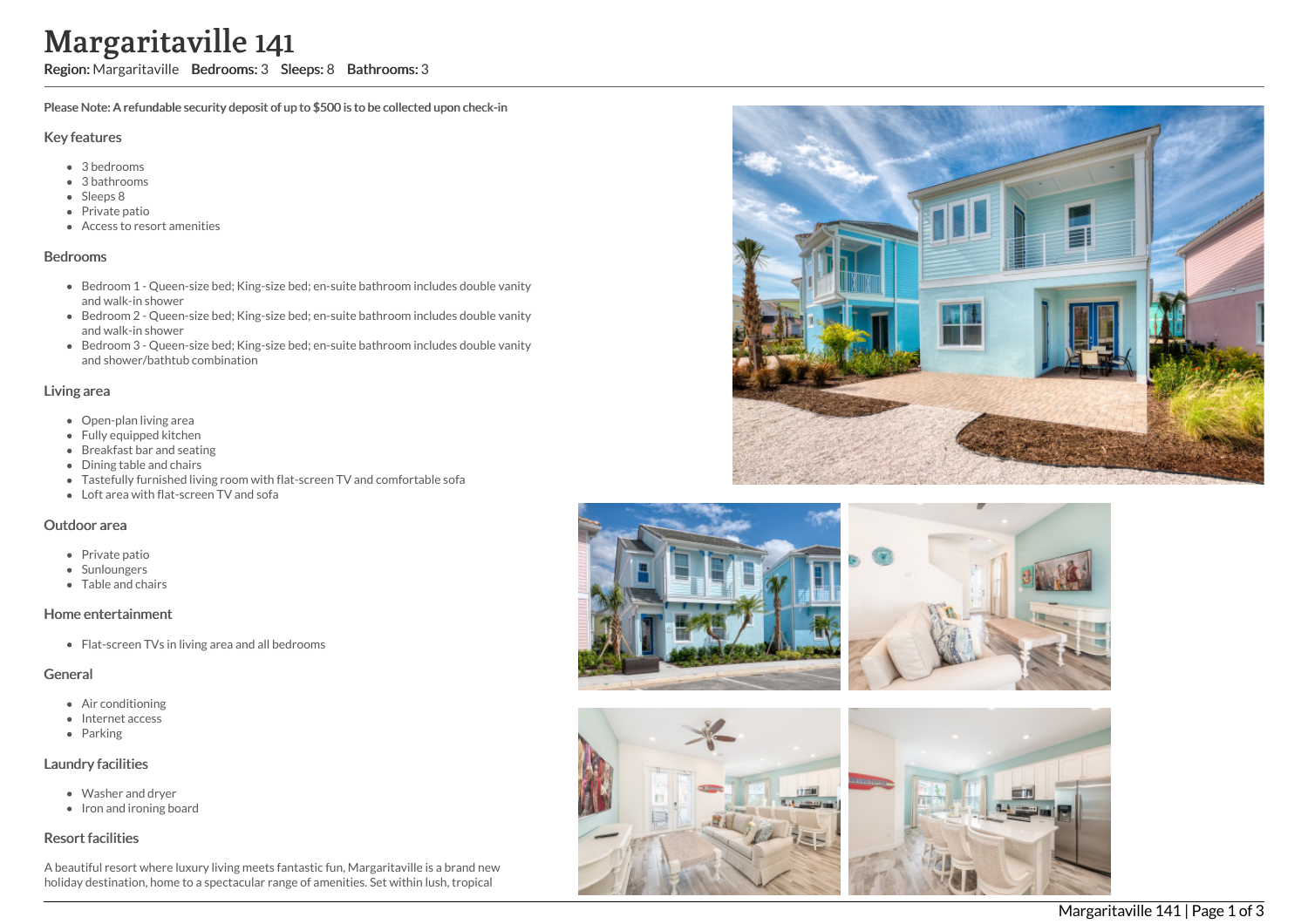grounds, this resort features an impressive lagoon-style pool, soft sand beaches and an exhilarating waterpark, suitable for the whole family. Guests can also benefit from a relaxing spa, a fitness center and plenty of kids clubs with activities to suit all ages. Furthermore, the entertainment district offers a wide range of first-class shopping, dining and lounge experiences, all within walking distance of your holiday home and there's a complimentary shuttle to the theme parks.

## Places of interest

- Disney World 5.1 miles
- Universal Studios 16.7 miles
- Sea World 11.7 miles
- Orlando International Airport 24.5 miles

Parts of the Margaritaville Hotel are currently under construction. Apologies for any disturbance or inconvenience this may cause during your stay at Margaritaville Resort, Orlando.